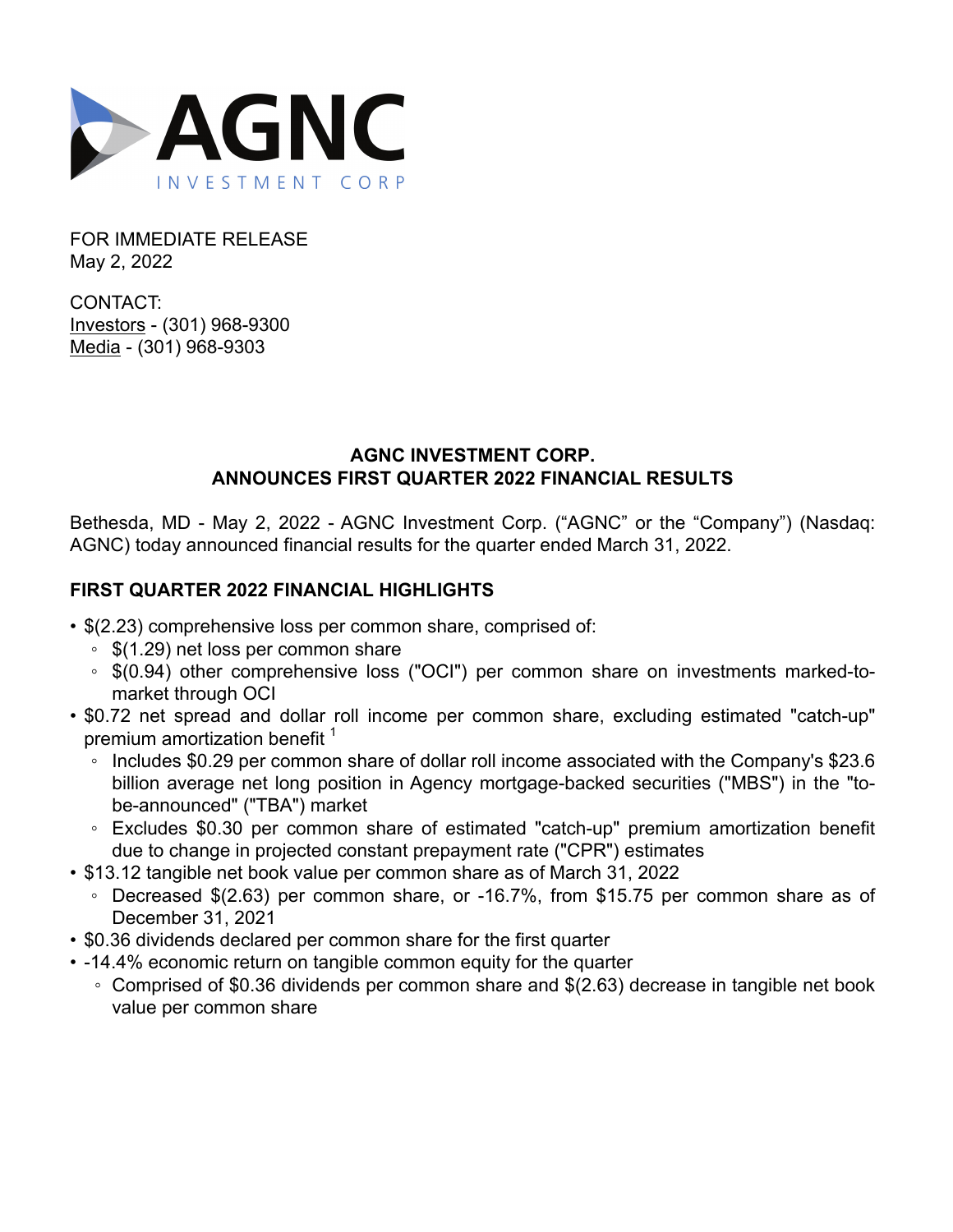# **OTHER FIRST QUARTER HIGHLIGHTS**

- \$68.6 billion investment portfolio as of March 31, 2022, comprised of:
	- \$47.4 billion Agency MBS
	- \$19.5 billion net TBA mortgage position
	- \$1.7 billion credit risk transfer ("CRT") and non-Agency securities
- 7.5x tangible net book value "at risk" leverage as of March 31, 2022
	- 7.8x average tangible net book value "at risk" leverage for the quarter
- Cash and unencumbered Agency MBS totaled approximately \$3.5 billion as of March 31, 2022 ◦ Excludes unencumbered CRT and non-Agency securities and assets held at the Company's broker-dealer subsidiary, Bethesda Securities
- 7.9% average projected portfolio life CPR as of March 31, 2022
	- 14.5% actual portfolio CPR for the quarter
- 2.19% annualized net interest spread and TBA dollar roll income for the quarter, excluding estimated "catch-up" premium amortization benefit
	- Excludes 82 bps of "catch-up" premium amortization benefit due to change in projected CPR estimates

### **MANAGEMENT REMARKS**

"The investment environment was very challenging in the first quarter as the market faced elevated geopolitical risk, growing inflation concerns, and the expectation of significantly tighter monetary policy," said Peter Federico, the Company's President and Chief Executive Officer. "Against this backdrop, interest rates repriced materially higher, the yield curve flattened, and fixed income spreads widened. These conditions led to a risk-off sentiment that pressured equity markets and caused unprecedented price declines across fixed income markets as evidenced by the Bloomberg Aggregate Bond Index, the broadest fixed income market measure, posting its worst quarterly performance in more than 40 years.

"Major monetary policy transitions are always difficult for fixed income markets. This is especially true for the Agency MBS market given its unique role in monetary policy and the overall economy. Concerns associated with the Federal Reserve's balance sheet normalization drove Agency MBS spreads significantly wider during the quarter relative to swap and treasury hedges and were the primary driver of AGNC's -14.4% economic return for the quarter.

"Following the very significant repricing of Agency MBS over the last two quarters, we now believe that levered returns on many segments of the Agency MBS market are attractive on both an absolute and relative basis and adequately compensate investors for the risks associated with the current environment. While it is possible that Agency MBS could experience additional valuation declines due to the reduced Fed presence and seasonal new mortgage originations, such weakness would further enhance projected returns on new investments.

"As we have discussed in prior quarters, although the underperformance of Agency MBS has negatively impacted our tangible net book value in the short-run, it has significantly improved our investment outlook on our existing and new Agency MBS investments. We believe this improved

 $\frac{1}{2}$ 1. Represents a non-GAAP measure. Please refer to a reconciliation to the most applicable GAAP measure and additional information regarding the use of non-GAAP financial information later in this release.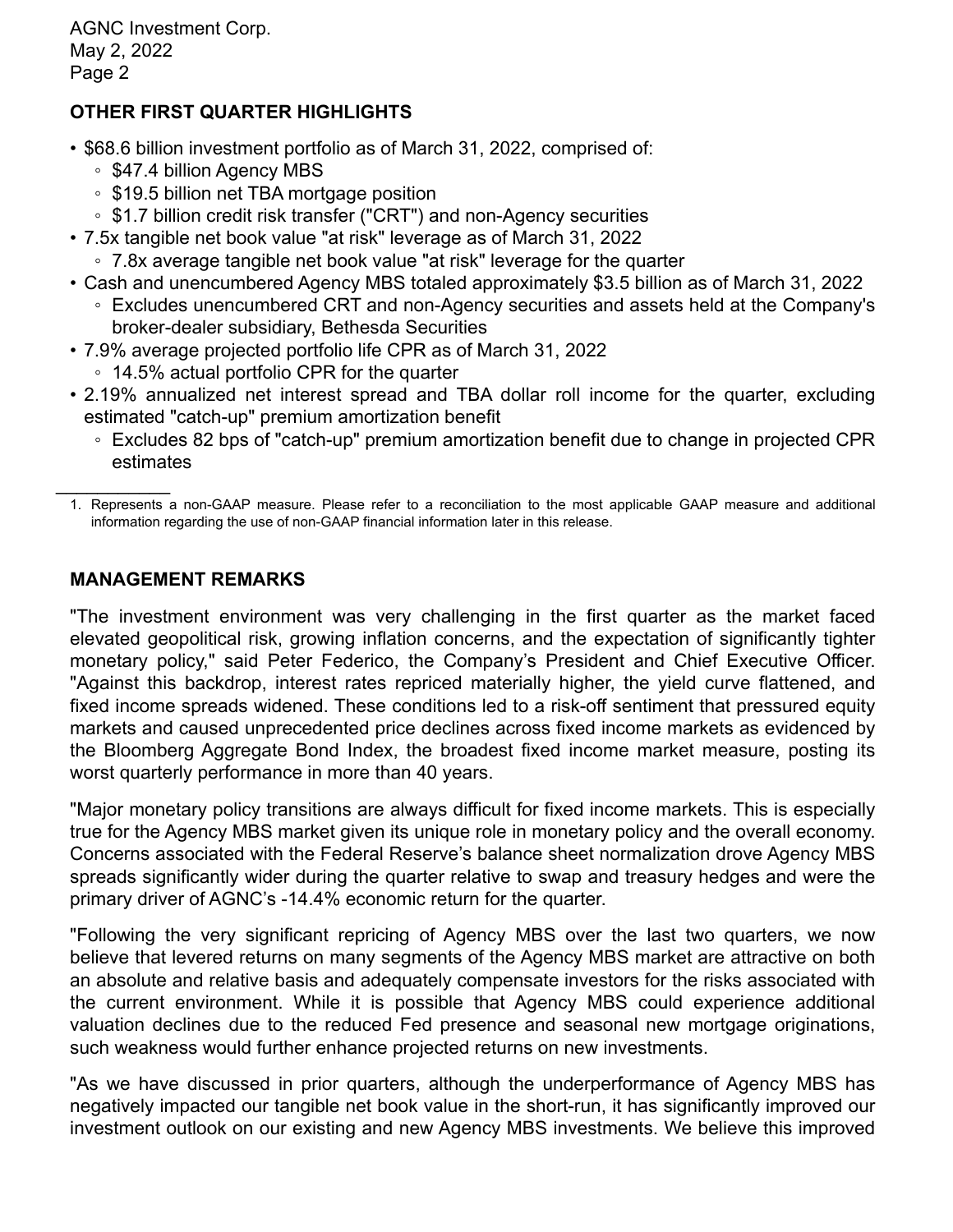outlook, combined with our portfolio positioning and attractive dividend, makes AGNC a compelling long-term investment opportunity."

"AGNC generated strong net spread and dollar roll income, excluding 'catch-up' premium amortization, of \$0.72 per common share in the first quarter of 2022," stated Bernice Bell, the Company's Executive Vice President and Chief Financial Officer. "Importantly, despite the decline in tangible book value, AGNC continued to maintain a relatively conservative tangible net book value 'at risk' leverage position of 7.5x and increased our hedge ratio to 121% of our funding liabilities. Together, these factors position AGNC to benefit from wider mortgage spreads that we believe ultimately create a more favorable environment for levered Agency MBS investors."

## **TANGIBLE NET BOOK VALUE PER COMMON SHARE**

As of March 31, 2022, the Company's tangible net book value per common share was \$13.12 per share, a decrease of -16.7% for the quarter compared to \$15.75 per share as of December 31, 2021. The Company's tangible net book value per common share excludes \$526 million, or approximately \$1.01 per share, of goodwill as of March 31, 2022 and December 31, 2021.

### **INVESTMENT PORTFOLIO**

As of March 31, 2022, the Company's investment portfolio totaled \$68.6 billion, comprised of:

- \$66.9 billion of Agency MBS and TBA securities, including:
	- \$66.7 billion of fixed-rate securities, comprised of:
		- \$43.3 billion 30-year MBS,
		- \$19.3 billion 30-year TBA securities,
		- \$2.1 billion 15-year MBS,
		- \$0.2 billion 15-year TBA securities, and
		- \$1.7 billion 20-year MBS; and
	- \$0.3 billion of collateralized mortgage obligations ("CMOs"), adjustable-rate and other Agency securities; and
- \$1.7 billion of CRT and non-Agency securities.

As of March 31, 2022, 30-year and 15-year fixed-rate Agency MBS and TBA securities represented 91% and 3%, respectively, of the Company's investment portfolio, compared to 89% and 6%, respectively, as of December 31, 2021. The Company's TBA position is net of short TBA securities held as of the reporting date.

As of March 31, 2022, the Company's fixed-rate Agency MBS and TBA securities' weighted average coupon was 3.20%, compared to 2.84% as of December 31, 2021, comprised of the following weighted average coupons:

- 3.21% for 30-year fixed-rate securities;
- 3.27% for 15-year fixed rate securities; and
- 2.51% for 20-year fixed-rate securities.

The Company accounts for TBA securities and other forward settling securities as derivative instruments and recognizes TBA dollar roll income in other gain (loss), net on the Company's financial statements. As of March 31, 2022, such positions had a fair value of \$19.5 billion and a GAAP net carrying value of \$(609) million reported in derivative assets/(liabilities) on the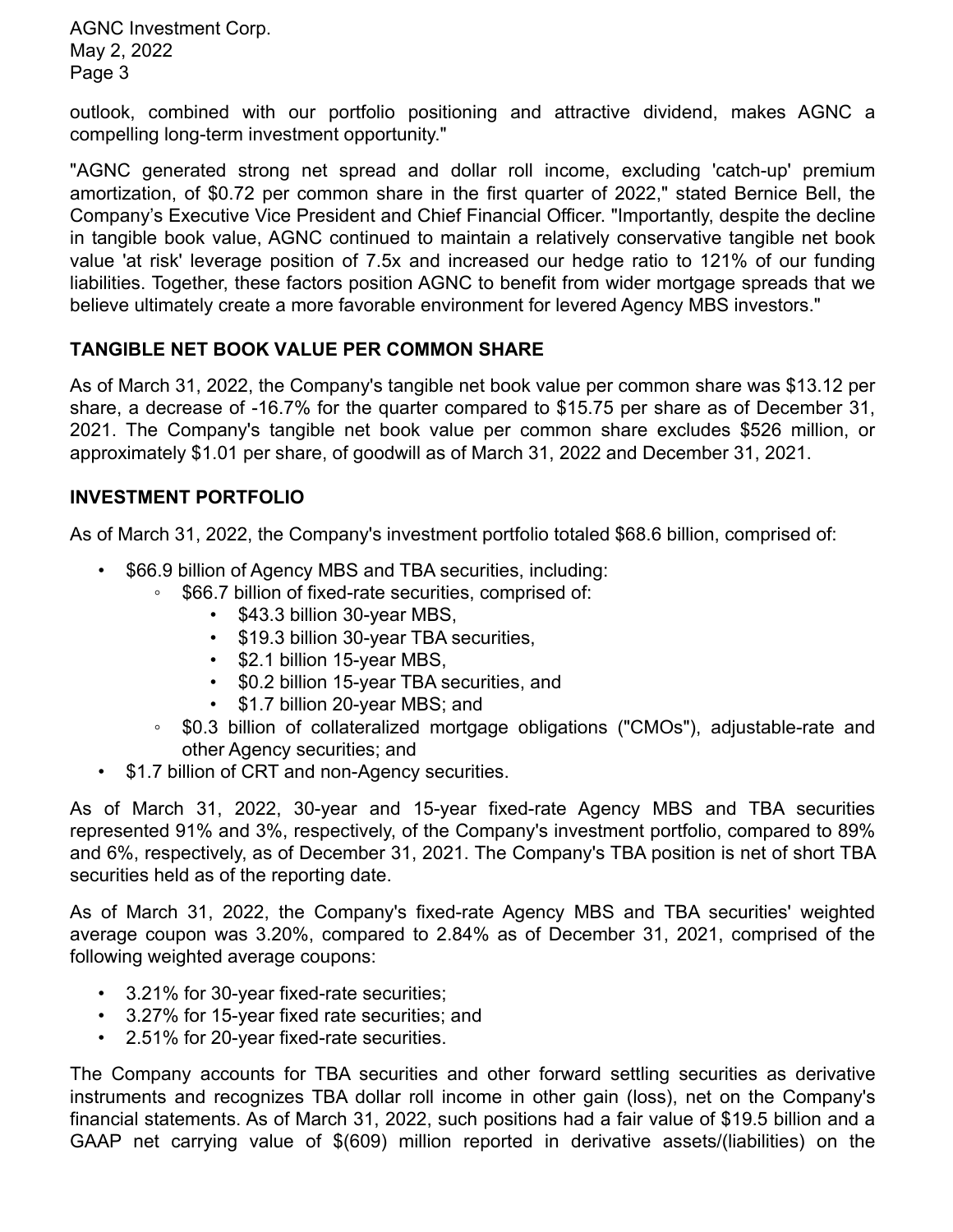Company's balance sheet, compared to \$27.6 billion and \$(44) million, respectively, as of December 31, 2021.

## **CONSTANT PREPAYMENT RATES**

The Company's weighted average projected CPR for the remaining life of its Agency securities held as of March 31, 2022 decreased to 7.9% from 10.9% as of December 31, 2021. The Company's weighted average CPR for the first quarter was of 14.5%, compared to 18.6% for the prior quarter.

The weighted average cost basis of the Company's investment portfolio was 103.7% of par value as of March 31, 2022. The Company's investment portfolio generated a net premium amortization benefit of \$78 million, or \$0.15 per common share, for the first quarter, which includes a "catchup" premium amortization benefit of \$159 million, or \$0.30 per common share, due to a decrease in the Company's CPR projections for certain securities acquired prior to the first quarter. This compares to net premium amortization cost for the prior quarter of \$(138) million, or \$(0.26) per common share, including "catch-up" premium amortization cost of \$(44) million, or \$(0.08) per common share.

# **ASSET YIELDS, COST OF FUNDS AND NET INTEREST RATE SPREAD**

The Company's average asset yield on its investment portfolio, excluding the TBA position, was 3.55% for the first quarter, compared to 1.98% for the prior quarter. Excluding "catch-up" premium amortization, the Company's average asset yield was 2.36% for the first quarter, compared to 2.31% for the prior quarter. Including the TBA position and excluding "catch-up" premium amortization, the Company's average asset yield for the first quarter was 2.28%, compared to 2.13% for the prior quarter.

For the first quarter, the weighted average interest rate on the Company's repurchase agreements was 0.23%, compared to 0.12% for the prior quarter. For the first quarter, the Company's TBA position had an implied financing benefit of -0.49%, compared to a benefit of -0.46% for the prior quarter. Inclusive of interest rate swaps, the Company's combined weighted average cost of funds for the first quarter was a net cost of 0.09%, compared to a net benefit of -0.02% for the prior quarter.

The Company's annualized net interest spread, including the TBA position and interest rate swaps and excluding "catch-up" premium amortization, for the first quarter was 2.19%, compared to 2.15% for the prior quarter.

## **NET SPREAD AND DOLLAR ROLL INCOME**

The Company recognized net spread and dollar roll income (a non-GAAP financial measure) for the first quarter of \$0.72 per common share, excluding \$0.30 per common share of "catch-up" premium amortization benefit, compared to \$0.75 per common share for the prior quarter, excluding (0.08) per common share of "catch-up" premium amortization cost.

A reconciliation of the Company's net interest income to net spread and dollar roll income and additional information regarding the Company's use of non-GAAP measures are included later in this release.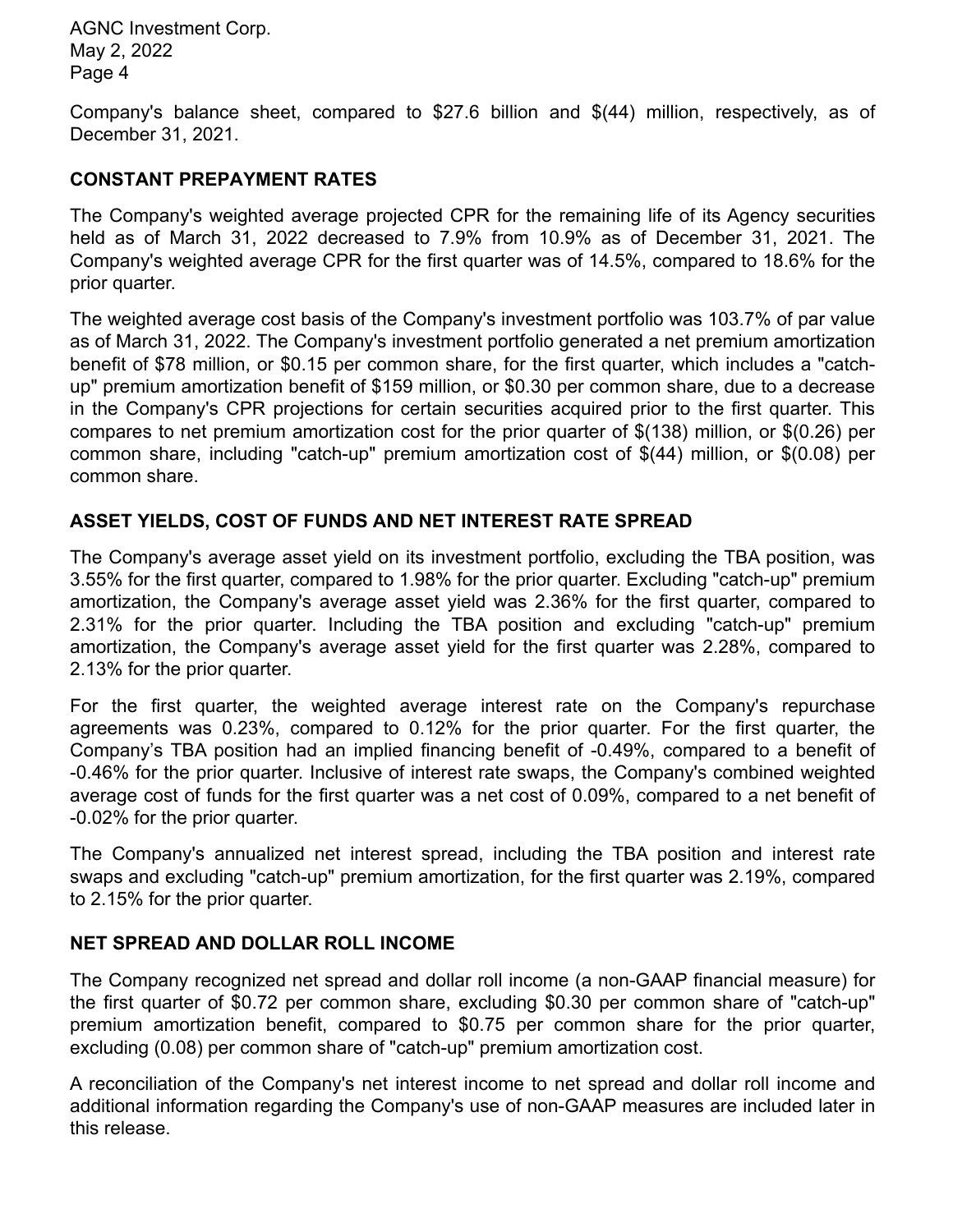## **LEVERAGE**

As of March 31, 2022, \$44.0 billion of repurchase agreements, \$20.2 billion of net TBA dollar roll positions (at cost) and \$0.1 billion of other debt were used to fund the Company's investment portfolio. The remainder, or approximately \$0.7 billion, of the Company's repurchase agreements was used to fund purchases of U.S. Treasury securities ("U.S. Treasury repo") and is not included in the Company's leverage measurements. Inclusive of its TBA position and net payable/ (receivable) for unsettled investment securities, the Company's tangible net book value "at risk" leverage ratio was 7.5x as of March 31, 2022, compared to 7.7x as of December 31, 2021. The Company's average "at risk" leverage for the first quarter was 7.8x tangible net book value, compared to 7.6x for the prior quarter.

As of March 31, 2022, the Company's repurchase agreements had a weighted average interest rate of 0.37%, compared to 0.15% as of December 31, 2021, and a weighted average remaining maturity of 64 days, compared to 63 days as of December 31, 2021. As of March 31, 2022, \$18.9 billion, or 43%, of the Company's repurchase agreements were funded through the Company's captive broker-dealer subsidiary, Bethesda Securities, LLC.

As of March 31, 2022, the Company's repurchase agreements had remaining maturities of:

- \$34.7 billion of three months or less;
- \$6.8 billion from three to six months;
- \$1.9 billion from six to twelve months; and
- \$0.8 billion of greater than twelve months.

### **HEDGING ACTIVITIES**

As of March 31, 2022, interest rate swaps, swaptions and U.S. Treasury positions equaled 121% of the Company's outstanding balance of repurchase agreements, TBA position and other debt, compared to 101% as of December 31, 2021.

As of March 31, 2022, the Company's interest rate swap position totaled \$51.1 billion in notional amount, compared to \$51.2 billion as of December 31, 2021. As of March 31, 2022, the Company's interest rate swap portfolio had an average fixed pay rate of 0.26%, an average receive rate of 0.30% and an average maturity of 4.0 years, compared to 0.20%, 0.05% and 4.0 years, respectively, as of December 31, 2021. As of March 31, 2022, 79% and 21% of the Company's interest rate swap portfolio were linked to the Secured Overnight Financing Rate ("SOFR") and Overnight Index Swap Rate ("OIS"), respectively.

As of March 31, 2022, the Company had payer swaptions outstanding totaling \$10.3 billion, compared to \$13.0 billion as of December 31, 2021. As of March 31, 2022, the Company had net short U.S. Treasury positions outstanding totaling \$16.2 billion, compared to \$11.2 billion as of December 31, 2021.

### **OTHER GAIN (LOSS), NET**

For the first quarter, the Company recorded a net loss of \$(1,078) million in other gain (loss), net, or \$(2.06) per common share, compared to a net loss of \$(254) million, or \$(0.48) per common share, for the prior quarter. Other gain (loss), net for the first quarter was comprised of: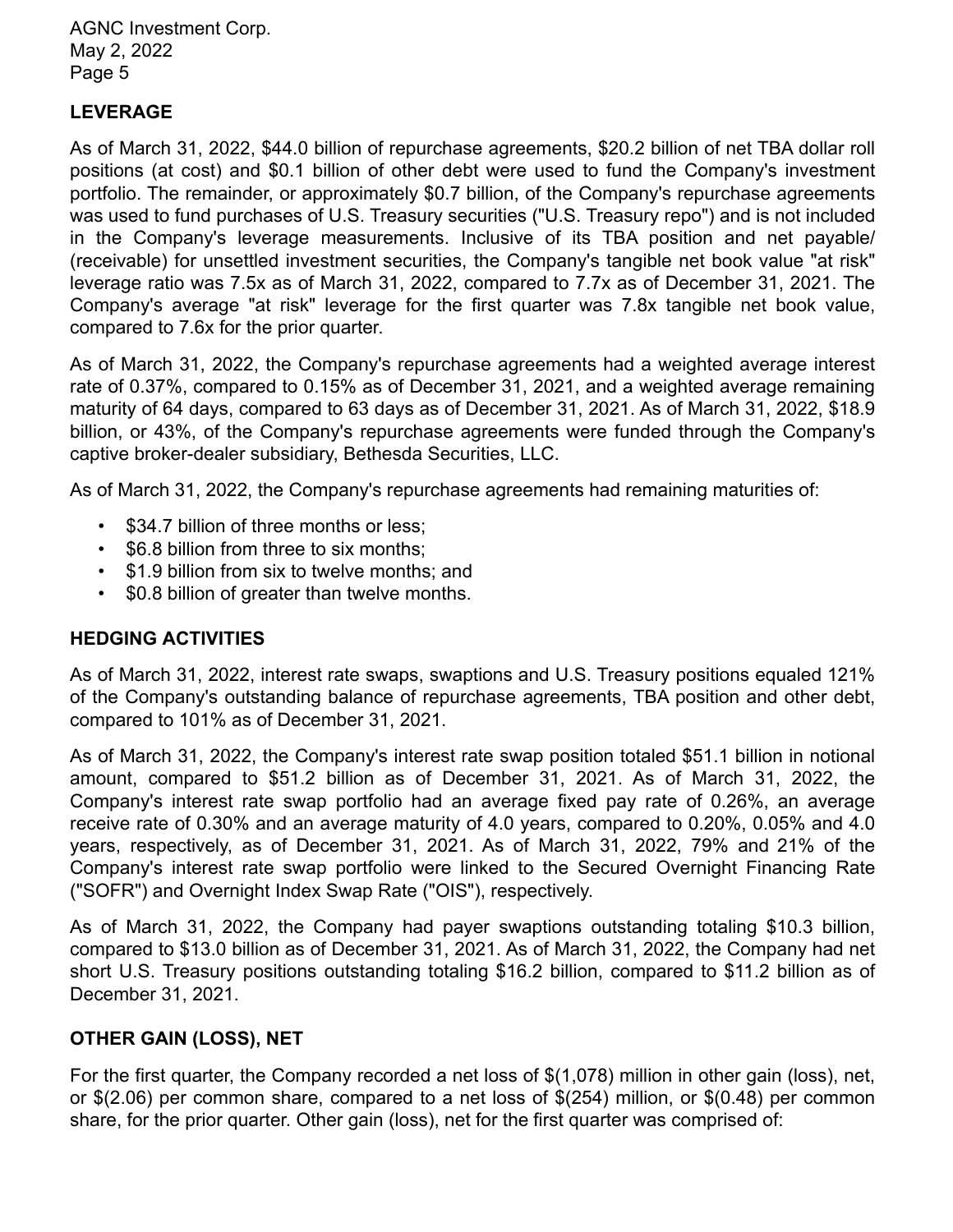- \$(342) million of net realized losses on sales of investment securities;
- \$(2,532) million of net unrealized losses on investment securities measured at fair value through net income;
- \$(18) million of interest rate swap periodic costs;
- \$1,975 million of net gains on interest rate swaps;
- \$363 million of net gains on interest rate swaptions;
- \$747 million of net gains on U.S. Treasury positions;
- \$152 million of TBA dollar roll income;
- \$(1,386) million of net mark-to-market losses on TBA securities; and
- \$(37) million of other miscellaneous losses.

### **OTHER COMPREHENSIVE LOSS**

During the first quarter, the Company recorded other comprehensive loss of \$(491) million, or \$(0.94) per common share, consisting of net unrealized losses on the Company's Agency securities recognized through OCI, compared to \$(110) million, or \$(0.21) per common share, of other comprehensive loss for the prior quarter.

### **COMMON STOCK DIVIDENDS**

During the first quarter, the Company declared dividends of \$0.12 per share to common stockholders of record as of January 31, February 28, and March 31, 2022, totaling \$0.36 per share for the quarter. Since its May 2008 initial public offering through the first quarter of 2022, the Company has declared a total of \$11.4 billion in common stock dividends, or \$44.68 per common share.

### **FINANCIAL STATEMENTS, OPERATING PERFORMANCE AND PORTFOLIO STATISTICS**

The following measures of operating performance include net spread and dollar roll income; net spread and dollar roll income, excluding "catch-up" premium amortization; economic interest income; economic interest expense; estimated taxable income; and the related per common share measures and financial metrics derived from such information, which are non-GAAP financial measures. Please refer to "Use of Non-GAAP Financial Information" later in this release for further discussion of non-GAAP measures.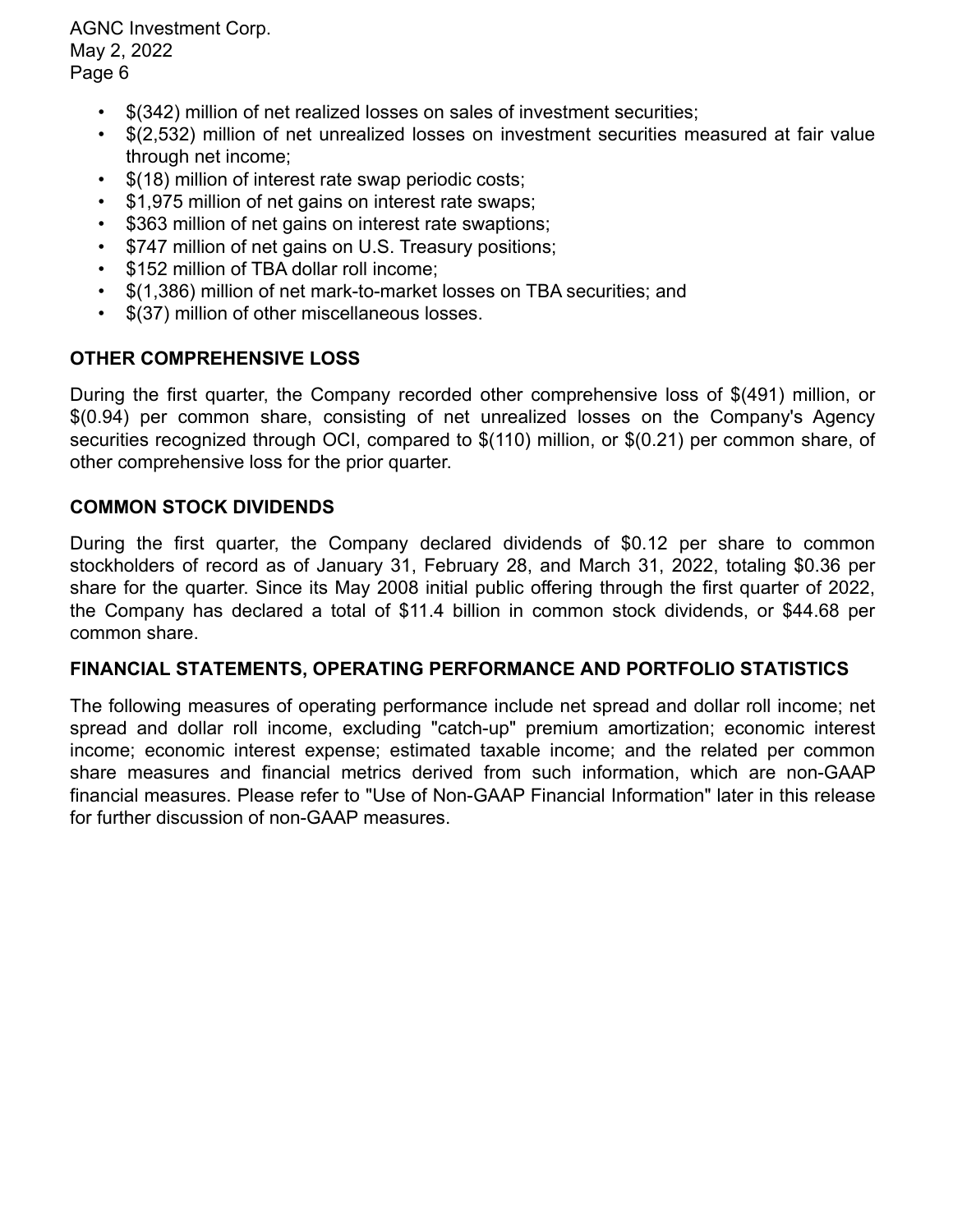## AGNC INVESTMENT CORP. CONSOLIDATED BALANCE SHEETS

(in millions, except per share data)

|                                                                                                                                         |             | March 31,<br>2022 |              | December 31,<br>2021 |               | September 30,<br>2021 |               | June 30,<br>2021 |               | March 31,<br>2021 |
|-----------------------------------------------------------------------------------------------------------------------------------------|-------------|-------------------|--------------|----------------------|---------------|-----------------------|---------------|------------------|---------------|-------------------|
|                                                                                                                                         |             | (unaudited)       |              |                      |               | (unaudited)           |               | (unaudited)      |               | (unaudited)       |
| Assets:                                                                                                                                 |             |                   |              |                      |               |                       |               |                  |               |                   |
| Agency securities, at fair value (including pledged securities of<br>\$43,261, \$47,601, \$46,741, \$49,686 and \$56,343, respectively) | \$          | 47,214            | \$           | 52,396               | <sup>\$</sup> | 53,517                | <sup>\$</sup> | 57,896           | \$            | 63,286            |
| Agency securities transferred to consolidated variable interest<br>entities, at fair value (pledged securities)                         |             | 184               |              | 208                  |               | 226                   |               | 245              |               | 270               |
| Credit risk transfer securities, at fair value (including pledged<br>securities of \$471, \$510, \$534, \$502 and \$406, respectively)  |             | 885               |              | 974                  |               | 1,072                 |               | 1,105            |               | 1,073             |
| Non-Agency securities, at fair value (including pledged securities of<br>\$466, \$571, \$380, \$377 and \$414, respectively)            |             | 804               |              | 843                  |               | 578                   |               | 553              |               | 868               |
| U.S. Treasury securities, at fair value (including pledged securities of<br>\$684, \$471, \$645, \$397 and \$0, respectively)           |             | 684               |              | 471                  |               | 645                   |               | 397              |               |                   |
| Cash and cash equivalents                                                                                                               |             | 1,004             |              | 998                  |               | 981                   |               | 947              |               | 963               |
| Restricted cash                                                                                                                         |             | 1,087             |              | 527                  |               | 464                   |               | 623              |               | 813               |
| Derivative assets, at fair value                                                                                                        |             | 647               |              | 317                  |               | 402                   |               | 381              |               | 698               |
| Receivable for investment securities sold (including pledged)<br>securities of $$2,160, $0, $252, $147 \text{ and } $0,$ respectively)  |             | 2,317             |              |                      |               | 272                   |               | 147              |               | 50                |
| Receivable under reverse repurchase agreements                                                                                          |             | 10,645            |              | 10,475               |               | 9,617                 |               | 11,979           |               | 16,803            |
| Goodwill                                                                                                                                |             | 526               |              | 526                  |               | 526                   |               | 526              |               | 526               |
| Other assets                                                                                                                            |             | 397               |              | 414                  |               | 505                   |               | 256              |               | 195               |
| Total assets                                                                                                                            | $\mathbf S$ | 66,394            | S            | 68,149               | \$            | 68,805                | S             | 75,055           | \$            | 85,545            |
| <b>Liabilities:</b>                                                                                                                     |             |                   |              |                      |               |                       |               |                  |               |                   |
| Repurchase agreements                                                                                                                   | \$          | 44,715            | \$           | 47,381               | \$            | 46,532                | \$            | 48,737           | <sup>\$</sup> | 55,056            |
| Debt of consolidated variable interest entities, at fair value                                                                          |             | 116               |              | 126                  |               | 134                   |               | 148              |               | 165               |
| Payable for investment securities purchased                                                                                             |             | 857               |              | 80                   |               | 1,821                 |               | 3,697            |               | 2,512             |
| Derivative liabilities, at fair value                                                                                                   |             | 668               |              | 86                   |               | 178                   |               | 14               |               | 589               |
| Dividends payable                                                                                                                       |             | 88                |              | 88                   |               | 88                    |               | 88               |               | 88                |
| Obligation to return securities borrowed under reverse repurchase<br>agreements, at fair value                                          |             | 10,277            |              | 9,697                |               | 8,896                 |               | 10,920           |               | 15,090            |
| Accounts payable and other liabilities                                                                                                  |             | 743               |              | 400                  |               | 477                   |               | 783              |               | 681               |
| <b>Total liabilities</b>                                                                                                                |             | 57,464            |              | 57,858               |               | 58,126                |               | 64,387           |               | 74,181            |
| Stockholders' equity:                                                                                                                   |             |                   |              |                      |               |                       |               |                  |               |                   |
| Preferred Stock - aggregate liquidation preference of \$1,538                                                                           |             | 1,489             |              | 1,489                |               | 1,489                 |               | 1,489            |               | 1,489             |
| Common stock - \$0.01 par value; 523.3, 522.2, 524.9, 524.9 and<br>524.9 shares issued and outstanding, respectively                    |             | 5                 |              | 5                    |               | 5                     |               | 5                |               | 5                 |
| Additional paid-in capital                                                                                                              |             | 13,704            |              | 13,710               |               | 13,747                |               | 13,741           |               | 13,736            |
| Retained deficit                                                                                                                        |             | (6,078)           |              | (5,214)              |               | (4,973)               |               | (4,972)          |               | (4,348)           |
| Accumulated other comprehensive income (loss)                                                                                           |             | (190)             |              | 301                  |               | 411                   |               | 405              |               | 482               |
| Total stockholders' equity                                                                                                              |             | 8,930             |              | 10,291               |               | 10,679                |               | 10,668           |               | 11,364            |
| Total liabilities and stockholders' equity                                                                                              | \$          | 66,394            | \$           | 68,149               | $\mathbb{S}$  | 68,805                | \$            | 75,055           | $\mathcal{S}$ | 85,545            |
| Tangible net book value per common share <sup>1</sup>                                                                                   | \$          | 13.12             | $\mathbb{S}$ | 15.75                | \$            | 16.41                 | \$            | 16.39            | \$            | 17.72             |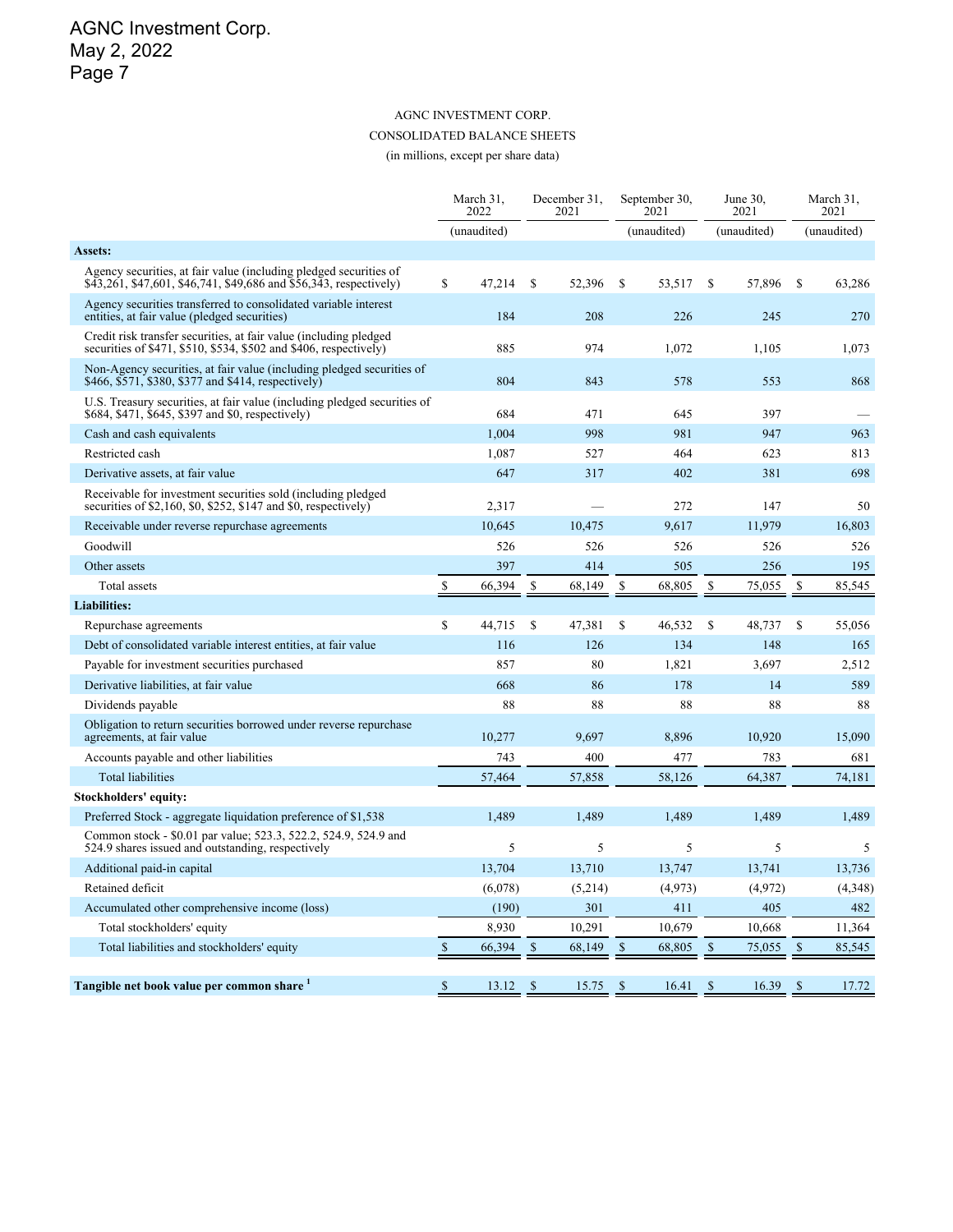#### AGNC INVESTMENT CORP. CONSOLIDATED STATEMENTS OF OPERATIONS

(in millions, except per share data)

|                                                                                                                   | Three Months Ended |                   |               |                      |                       |                  |            |               |                   |  |
|-------------------------------------------------------------------------------------------------------------------|--------------------|-------------------|---------------|----------------------|-----------------------|------------------|------------|---------------|-------------------|--|
|                                                                                                                   |                    | March 31.<br>2022 |               | December 31,<br>2021 | September 30,<br>2021 | June 30,<br>2021 |            |               | March 31,<br>2021 |  |
| <b>Interest income:</b>                                                                                           |                    |                   |               |                      |                       |                  |            |               |                   |  |
| Interest income                                                                                                   | S                  | 475               | $\mathbf S$   | 262                  | $\mathbb{S}$<br>293   | $\mathbf S$      | 249        | $\mathbf S$   | 557               |  |
| Interest expense                                                                                                  |                    | 27                |               | 15                   | 14                    |                  | 17         |               | 29                |  |
| Net interest income                                                                                               |                    | 448               |               | 247                  | 279                   |                  | 232        |               | 528               |  |
| Other gain (loss), net:                                                                                           |                    |                   |               |                      |                       |                  |            |               |                   |  |
| Realized gain (loss) on sale of investment securities, net                                                        |                    | (342)             |               | (64)                 | (5)                   |                  | 25         |               | (13)              |  |
| Unrealized loss on investment securities measured at fair value<br>through net income, net                        |                    | (2, 532)          |               | (378)                | (141)                 |                  | (28)       |               | (955)             |  |
| Gain (loss) on derivative instruments and other securities, net                                                   |                    | 1,796             |               | 188                  | 101                   |                  | (618)      |               | 1,439             |  |
| Total other gain (loss), net                                                                                      |                    | (1,078)           |               | (254)                | (45)                  |                  | (621)      |               | 471               |  |
| <b>Expenses:</b>                                                                                                  |                    |                   |               |                      |                       |                  |            |               |                   |  |
| Compensation and benefits                                                                                         |                    | 13                |               | 12                   | 14                    |                  | 12         |               | 16                |  |
| Other operating expense                                                                                           |                    | 8                 |               | 8                    | 8                     |                  | 10         |               | 8                 |  |
| Total operating expense                                                                                           |                    | 21                |               | 20                   | 22                    |                  | 22         |               | 24                |  |
| Net income (loss)                                                                                                 |                    | (651)             |               | (27)                 | 212                   |                  | (411)      |               | 975               |  |
| Dividend on preferred stock                                                                                       |                    | 25                |               | 25                   | 25                    |                  | 25         |               | 25                |  |
| Net income (loss) available (attributable) to common stockholders                                                 | \$                 | (676)             | \$            | (52)                 | \$<br>187             | \$               | (436)      | -S            | 950               |  |
|                                                                                                                   |                    |                   |               |                      |                       |                  |            |               |                   |  |
| Net income (loss)                                                                                                 | S                  | (651)             | <sup>\$</sup> | (27)                 | - \$<br>212           | \$               | $(411)$ \$ |               | 975               |  |
| Unrealized loss on investment securities measured at fair value<br>through other comprehensive income (loss), net |                    | (491)             |               | (110)                | 6                     |                  | (77)       |               | (237)             |  |
| Comprehensive income (loss)                                                                                       |                    | (1, 142)          |               | (137)                | 218                   |                  | (488)      |               | 738               |  |
| Dividend on preferred stock                                                                                       |                    | 25                |               | 25                   | 25                    |                  | 25         |               | 25                |  |
| Comprehensive income (loss) available (attributable) to common<br>stockholders                                    | S                  | (1,167)           |               | (162)                | 193<br>S              | S.               | (513)      | -S            | 713               |  |
|                                                                                                                   |                    |                   |               |                      |                       |                  |            |               |                   |  |
| Weighted average number of common shares outstanding - basic                                                      |                    | 524.3             |               | 525.5                | 526.7                 |                  | 526.6      |               | 533.7             |  |
| Weighted average number of common shares outstanding - diluted                                                    |                    | 524.3             |               | 525.5                | 528.6                 |                  | 526.6      |               | 535.6             |  |
| Net income (loss) per common share - basic                                                                        | \$                 | (1.29)            | \$            | (0.10)               | 0.36<br>\$            | \$               | (0.83)     | -S            | 1.78              |  |
| Net income (loss) per common share - diluted                                                                      | $\mathbb S$        | (1.29)            | $\mathbb{S}$  | (0.10)               | $\mathbb{S}$<br>0.35  | $\mathsf{\$}$    | (0.83)     | $\mathcal{S}$ | 1.77              |  |
| Comprehensive income (loss) per common share - basic                                                              | $\mathbb S$        | (2.23)            | $\mathbb{S}$  | (0.31)               | $\mathbf S$<br>0.37   | \$               | (0.97)     | $\mathbb{S}$  | 1.34              |  |
| Comprehensive income (loss) per common share - diluted                                                            | $\mathbb{S}$       | (2.23)            | \$            | (0.31)               | $\mathbb{S}$<br>0.37  | $\$$             | (0.97)     | \$            | 1.33              |  |
| Dividends declared per common share                                                                               | $\mathbb{S}$       | 0.36              | \$            | 0.36                 | $\mathbb{S}$<br>0.36  | \$               | 0.36       | \$            | 0.36              |  |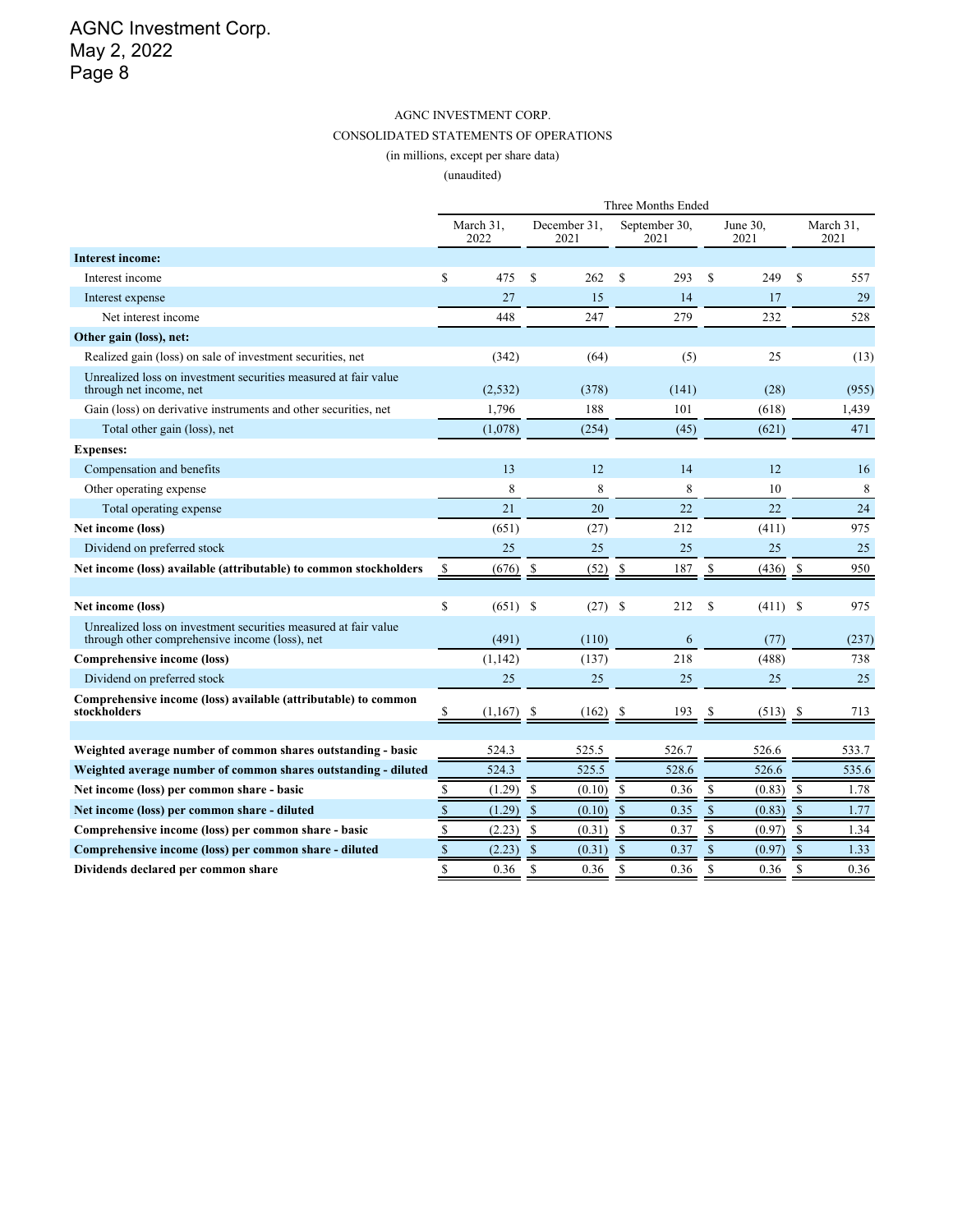#### AGNC INVESTMENT CORP.

#### RECONCILIATION OF GAAP NET INTEREST INCOME TO NET SPREAD AND DOLLAR ROLL INCOME (NON-GAAP MEASURE) $^2$

#### (in millions, except per share data)

|                                                                                                                   | Three Months Ended |                   |                      |       |                       |                |                  |       |    |                   |  |
|-------------------------------------------------------------------------------------------------------------------|--------------------|-------------------|----------------------|-------|-----------------------|----------------|------------------|-------|----|-------------------|--|
|                                                                                                                   |                    | March 31.<br>2022 | December 31.<br>2021 |       | September 30,<br>2021 |                | June 30.<br>2021 |       |    | March 31,<br>2021 |  |
| GAAP net interest income:                                                                                         |                    |                   |                      |       |                       |                |                  |       |    |                   |  |
| Interest income                                                                                                   | \$                 | 475               | \$                   | 262   | <sup>\$</sup>         | 293            | \$               | 249   | S  | 557               |  |
| Interest expense                                                                                                  |                    | 27                |                      | 15    |                       | 14             |                  | 17    |    | 29                |  |
| GAAP net interest income                                                                                          |                    | 448               |                      | 247   |                       | 279            |                  | 232   |    | 528               |  |
| TBA dollar roll income, net $3,4$                                                                                 |                    | 152               |                      | 165   |                       | 175            |                  | 162   |    | 154               |  |
| Interest rate swap periodic cost, net 3,8                                                                         |                    | (18)              |                      | (16)  |                       | (13)           |                  | (19)  |    | (12)              |  |
| Adjusted net interest and dollar roll income                                                                      |                    | 582               |                      | 396   |                       | 441            |                  | 375   |    | 670               |  |
| Operating expense                                                                                                 |                    | (21)              |                      | (20)  |                       | (22)           |                  | (22)  |    | (24)              |  |
| Net spread and dollar roll income                                                                                 |                    | 561               |                      | 376   |                       | 419            |                  | 353   |    | 646               |  |
| Dividend on preferred stock                                                                                       |                    | 25                |                      | 25    |                       | 25             |                  | 25    |    | 25                |  |
| Net spread and dollar roll income available to common stockholders                                                |                    | 536               |                      | 351   |                       | 394            |                  | 328   |    | 621               |  |
| Estimated "catch-up" premium amortization cost (benefit) due to change in<br>CPR forecast $11$                    |                    | (159)             |                      | 44    |                       | $\overline{2}$ |                  | 71    |    | (213)             |  |
| Net spread and dollar roll income, excluding "catch-up" premium<br>amortization, available to common stockholders | <sup>8</sup>       | 377               | <sup>\$</sup>        | 395   | S                     | 396            | S                | 399   | S  | 408               |  |
|                                                                                                                   |                    |                   |                      |       |                       |                |                  |       |    |                   |  |
| Weighted average number of common shares outstanding - basic                                                      |                    | 524.3             |                      | 525.5 |                       | 526.7          |                  | 526.6 |    | 533.7             |  |
| Weighted average number of common shares outstanding - diluted                                                    |                    | 525.7             |                      | 527.6 |                       | 528.6          |                  | 528.3 |    | 535.6             |  |
| Net spread and dollar roll income per common share - basic                                                        |                    | 1.02              | S                    | 0.67  |                       | 0.75           |                  | 0.62  | -S | 1.16              |  |
| Net spread and dollar roll income per common share - diluted                                                      |                    | 1.02              | S                    | 0.67  | S                     | 0.75           | S                | 0.62  | S  | 1.16              |  |
| Net spread and dollar roll income, excluding "catch-up" premium<br>amortization, per common share - basic         |                    | 0.72              | S                    | 0.75  |                       | 0.75           |                  | 0.76  | S  | 0.76              |  |
| Net spread and dollar roll income, excluding "catch-up" premium<br>amortization, per common share - diluted       | \$                 | 0.72              | S                    | 0.75  | S                     | 0.75           | \$.              | 0.76  | S  | 0.76              |  |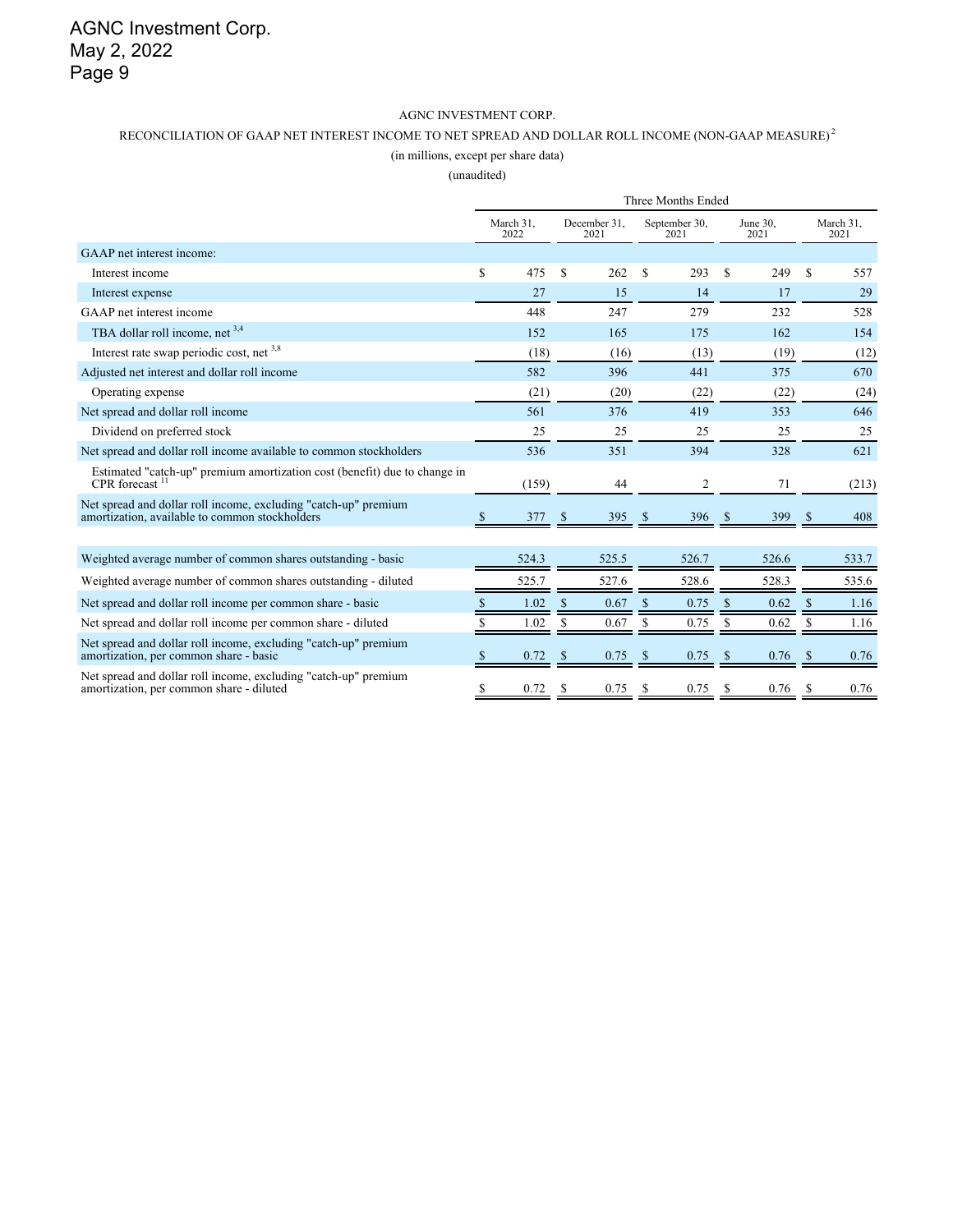#### AGNC INVESTMENT CORP.

#### RECONCILIATION OF GAAP NET INCOME TO ESTIMATED TAXABLE INCOME (NON-GAAP MEASURE)  $^2$

(in millions, except per share data)

|                                                                 | Three Months Ended |            |                      |           |                       |       |                  |            |              |                   |
|-----------------------------------------------------------------|--------------------|------------|----------------------|-----------|-----------------------|-------|------------------|------------|--------------|-------------------|
|                                                                 | March 31,<br>2022  |            | December 31.<br>2021 |           | September 30,<br>2021 |       | June 30,<br>2021 |            |              | March 31,<br>2021 |
| Net income/(loss)                                               | \$                 | $(651)$ \$ |                      | $(27)$ \$ |                       | 212   | $\mathbb{S}$     | $(411)$ \$ |              | 975               |
| Book to tax differences:                                        |                    |            |                      |           |                       |       |                  |            |              |                   |
| Premium amortization, net                                       |                    | (176)      |                      | 13        |                       | (45)  |                  | 1          |              | (269)             |
| Realized gain/loss, net                                         |                    | (2,365)    |                      | (570)     |                       | (342) |                  | 43         |              | (1, 494)          |
| Net capital loss/(utilization of net capital loss carryforward) |                    | 868        |                      |           |                       | (141) |                  | 52         |              | 89                |
| Unrealized (gain)/loss, net                                     |                    | 2,294      |                      | 373       |                       | 358   |                  | 152        |              | 545               |
| Other                                                           |                    | (13)       |                      |           |                       | 3     |                  | 5          |              | (10)              |
| Total book to tax differences                                   |                    | 608        |                      | (184)     |                       | (167) |                  | 253        |              | (1, 139)          |
| REIT taxable income (loss)                                      |                    | (43)       |                      | (211)     |                       | 45    |                  | (158)      |              | (164)             |
| REIT taxable income attributed to preferred stock               |                    |            |                      |           |                       |       |                  |            |              |                   |
| REIT taxable income (loss), attributed to common stock          | S.                 | (43)       | <sup>S</sup>         | (211)     | S                     | 45    | \$               | (158)      | <sup>S</sup> | (164)             |
| Weighted average common shares outstanding - basic              |                    | 524.3      |                      | 525.5     |                       | 526.7 |                  | 526.6      |              | 533.7             |
| Weighted average common shares outstanding - diluted            |                    | 524.3      |                      | 525.5     |                       | 528.6 |                  | 526.6      |              | 533.7             |
| REIT taxable income (loss) per common share - basic             | S                  | (0.08)     | S                    | (0.40)    | \$                    | 0.09  | S.               | (0.30)     | -S           | (0.31)            |
| REIT taxable income (loss) per common share - diluted           |                    | (0.08)     | S                    | (0.40)    | S                     | 0.09  |                  | (0.30)     | \$           | (0.31)            |
|                                                                 |                    |            |                      |           |                       |       |                  |            |              |                   |
| Beginning net capital loss carryforward                         | $\mathbb{S}$       |            | $\mathbf S$          |           | S                     | 141   | $\mathbb{S}$     | 89         | $\mathbf S$  |                   |
| Increase (decrease) in net capital loss carryforward            |                    | 868        |                      |           |                       | (141) |                  | 52         |              | 89                |
| Ending net capital loss carryforward                            | \$                 | 868        |                      |           |                       |       | \$               | 141        | \$           | 89                |
| Ending net capital loss carryforward per common share           | \$                 | 1.66       | S                    |           | \$                    |       | S                | 0.27       | \$           | 0.17              |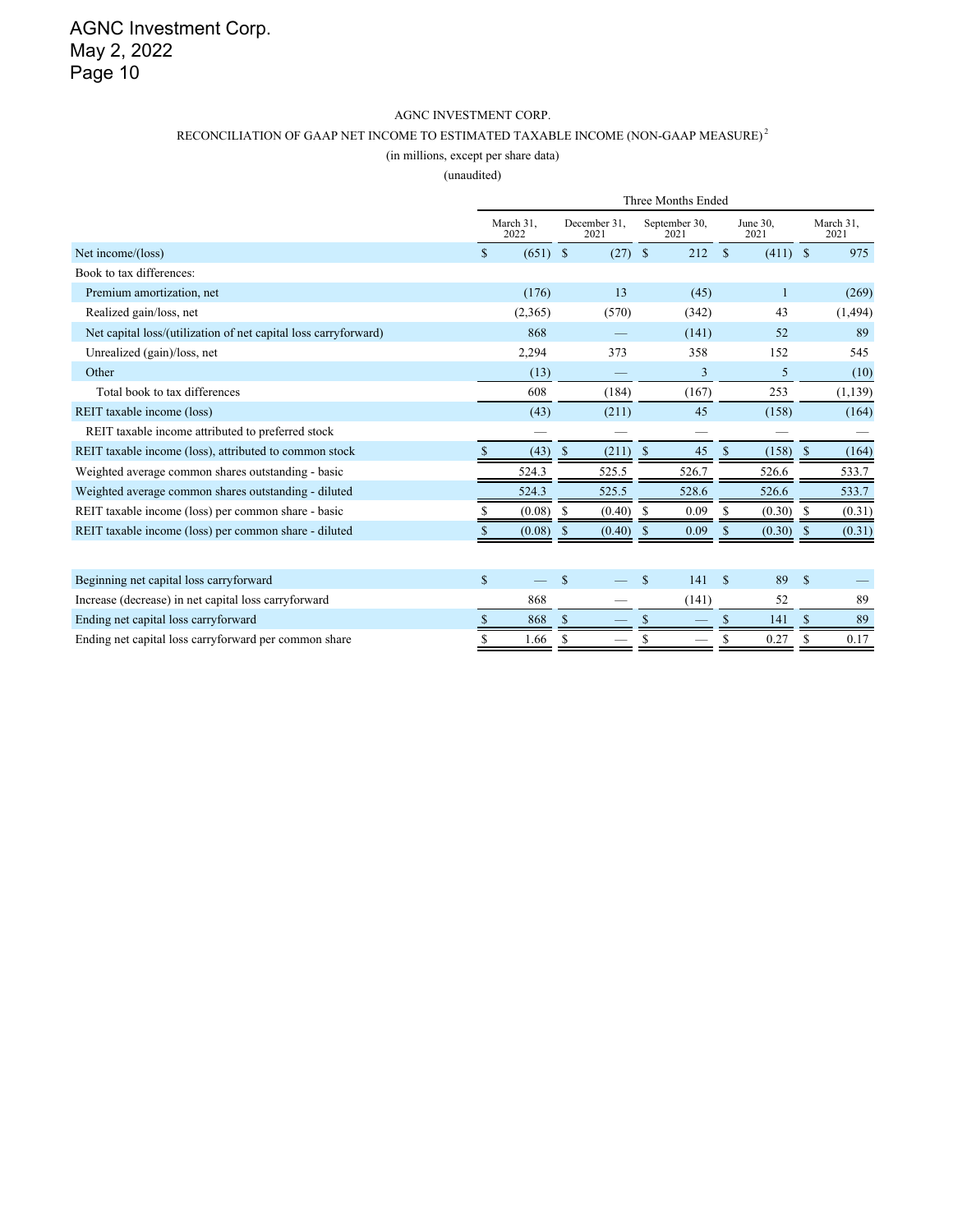#### AGNC INVESTMENT CORP. NET INTEREST SPREAD COMPONENTS BY FUNDING SOURCE  $^2$ (in millions, except per share data)

|                                                                                                  | Three Months Ended |           |                      |            |                       |                |                  |            |              |                   |
|--------------------------------------------------------------------------------------------------|--------------------|-----------|----------------------|------------|-----------------------|----------------|------------------|------------|--------------|-------------------|
|                                                                                                  | March 31,<br>2022  |           | December 31,<br>2021 |            | September 30,<br>2021 |                | June 30,<br>2021 |            |              | March 31,<br>2021 |
| Adjusted net interest and dollar roll income, excluding "catch-up"<br>premium amortization:      |                    |           |                      |            |                       |                |                  |            |              |                   |
| Economic interest income:                                                                        |                    |           |                      |            |                       |                |                  |            |              |                   |
| Investment securities - GAAP interest income <sup>12</sup>                                       | $\mathbf S$        | 475       | $\mathbf S$          | 262        | S                     | 293            | \$               | 249        | \$           | 557               |
| Estimated "catch-up" premium amortization cost (benefit) due to change in<br>CPR forecast $11$   |                    | (159)     |                      | 44         |                       | $\overline{2}$ |                  | 71         |              | (213)             |
| TBA dollar roll income - implied interest income 3,6                                             |                    | 123       |                      | 131        |                       | 142            |                  | 139        |              | 116               |
| Economic interest income, excluding "catch-up" premium amortization                              |                    | 439       |                      | 437        |                       | 437            |                  | 459        |              | 460               |
| Economic interest benefit (expense):                                                             |                    |           |                      |            |                       |                |                  |            |              |                   |
| Repurchase agreements and other debt - GAAP interest expense                                     |                    | (27)      |                      | (15)       |                       | (14)           |                  | (17)       |              | (29)              |
| TBA dollar roll income - implied interest benefit (expense) $3.5$                                |                    | 29        |                      | 34         |                       | 33             |                  | 23         |              | 38                |
| Interest rate swap periodic cost, net 3,8                                                        |                    | (18)      |                      | (16)       |                       | (13)           |                  | (19)       |              | (12)              |
| Economic interest benefit (expense)                                                              |                    | (16)      |                      | 3          |                       | 6              |                  | (13)       |              | (3)               |
| Adjusted net interest and dollar roll income, excluding "catch-up" premium<br>amortization       | <sup>S</sup>       | 423       | $\mathbb{S}$         | 440        | <sup>\$</sup>         | 443            | \$               | 446        | $\mathbb{S}$ | 457               |
| Net interest spread, excluding "catch-up" amortization:                                          |                    |           |                      |            |                       |                |                  |            |              |                   |
| Average asset yield:                                                                             |                    |           |                      |            |                       |                |                  |            |              |                   |
| Investment securities - average asset yield                                                      |                    | 3.55%     |                      | 1.98 %     |                       | 2.30 %         |                  | 1.73%      |              | 3.78 %            |
| Estimated "catch-up" premium amortization cost (benefit) due to change in<br><b>CPR</b> forecast |                    | (1.19)%   |                      | $0.33\%$   |                       | $0.02 \%$      |                  | 0.50%      |              | $(1.45)\%$        |
| Investment securities average asset yield, excluding "catch-up" premium<br>amortization          |                    | 2.36 %    |                      | 2.31 %     |                       | 2.32 %         |                  | $2.23\%$   |              | 2.33 %            |
| TBA securities - average implied asset yield <sup>6</sup>                                        |                    | 2.09 %    |                      | 1.80 %     |                       | 1.88 %         |                  | 1.98 %     |              | 1.44%             |
| Average asset yield, excluding "catch-up" premium amortization 7                                 |                    | 2.28 %    |                      | 2.13 %     |                       | 2.16 %         |                  | 2.15 %     |              | 2.02 %            |
| Average total cost (benefit) of funds:                                                           |                    |           |                      |            |                       |                |                  |            |              |                   |
| Repurchase agreements and other debt - average funding cost                                      |                    | $0.23 \%$ |                      | $0.12 \%$  |                       | $0.12 \%$      |                  | $0.13\%$   |              | 0.21%             |
| TBA securities - average implied funding (benefit) cost <sup>5</sup>                             |                    | (0.49)%   |                      | $(0.46)\%$ |                       | $(0.42)\%$     |                  | $(0.33)\%$ |              | (0.48)%           |
| Average cost (benefit) of funds, before interest rate swap periodic cost, net <sup>7</sup>       |                    | (0.01)%   |                      | $(0.10)\%$ |                       | $(0.10)\%$     |                  | (0.03)%    |              | (0.04)%           |
| Interest rate swap periodic cost, net <sup>10</sup>                                              |                    | $0.10 \%$ |                      | $0.08 \%$  |                       | $0.07\%$       |                  | $0.09\%$   |              | $0.06 \%$         |
| Average total cost (benefit) of funds <sup>9</sup>                                               |                    | $0.09 \%$ |                      | (0.02)%    |                       | $(0.03)\%$     |                  | $0.06 \%$  |              | $0.02 \%$         |
| Average net interest spread, excluding "catch-up" premium amortization                           |                    | 2.19 %    |                      | 2.15%      |                       | 2.19 %         |                  | 2.09%      |              | 2.00 %            |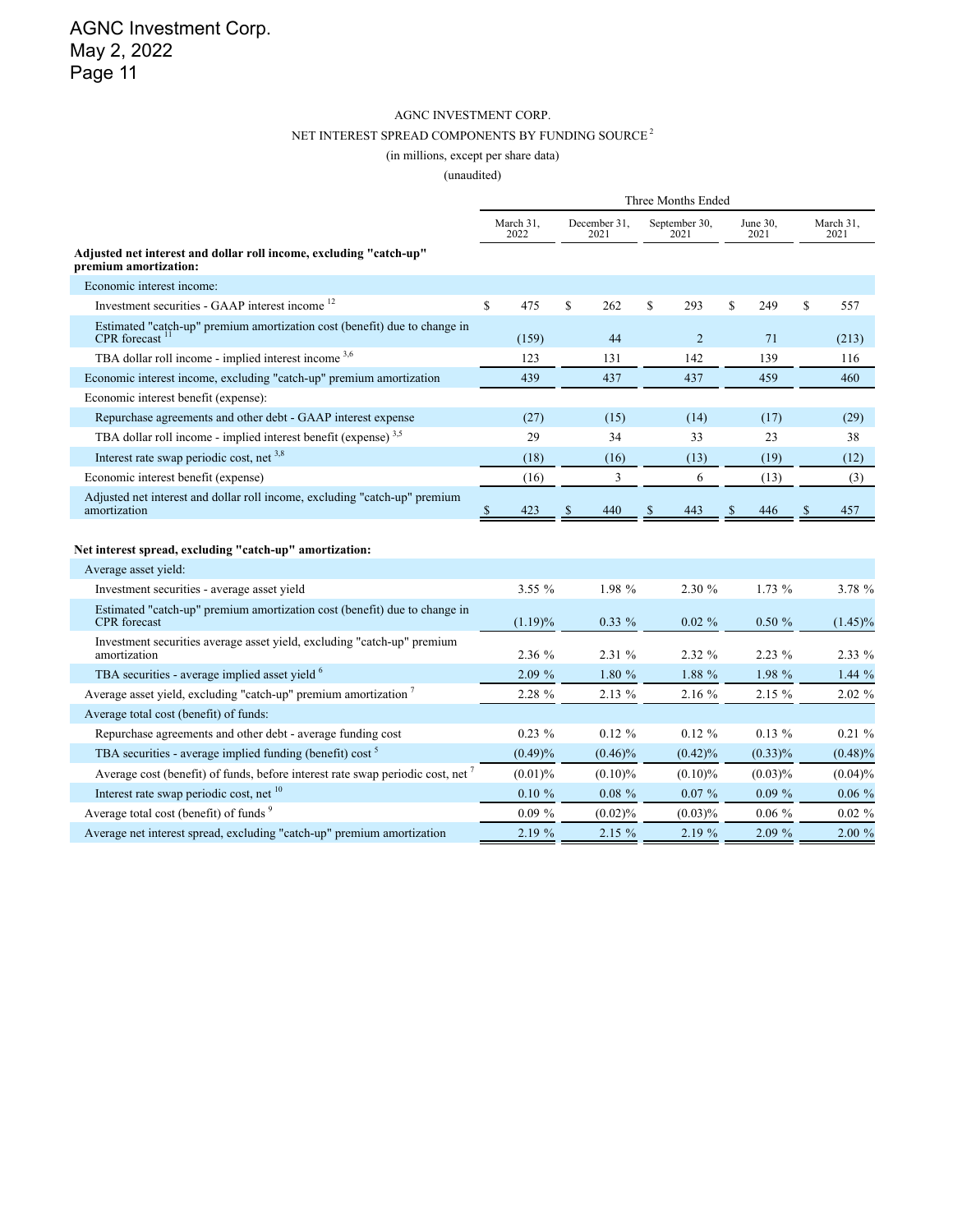### AGNC INVESTMENT CORP. KEY STATISTICS\* (in millions, except per share data)

|                                                                                                                  | Three Months Ended |                   |    |                      |              |                       |             |                  |              |                   |
|------------------------------------------------------------------------------------------------------------------|--------------------|-------------------|----|----------------------|--------------|-----------------------|-------------|------------------|--------------|-------------------|
| <b>Key Balance Sheet Statistics:</b>                                                                             |                    | March 31,<br>2022 |    | December 31,<br>2021 |              | September 30,<br>2021 |             | June 30,<br>2021 |              | March 31,<br>2021 |
| Investment securities: 12                                                                                        |                    |                   |    |                      |              |                       |             |                  |              |                   |
| Fixed-rate Agency MBS, at fair value - as of period end                                                          | \$                 | 47,124            | \$ | 52,289               | \$           | 53,395                | \$          | 57,757           | \$           | 63,122            |
| Other Agency MBS, at fair value - as of period end                                                               | \$                 | 274               | \$ | 315                  | $\mathbb{S}$ | 348                   | $\mathbb S$ | 384              | $\mathbb{S}$ | 434               |
| Credit risk transfer securities, at fair value - as of period end                                                | \$                 | 885               | \$ | 974                  | \$           | 1,072                 | \$          | 1,105            | \$           | 1,073             |
| Non-Agency MBS, at fair value - as of period end                                                                 | \$                 | 804               | \$ | 843                  | $\mathbb{S}$ | 578                   | $\mathbb S$ | 553              | $\mathbb S$  | 868               |
| Total investment securities, at fair value - as of period end                                                    | \$                 | 49,087            | \$ | 54,421               | \$           | 55,393                | \$          | 59,799           | \$           | 65,497            |
| Total investment securities, at cost - as of period end                                                          | \$                 | 51,316            | \$ | 53,628               | \$           | 54,112                | \$          | 58,379           | \$           | 63,975            |
| Total investment securities, at par - as of period end                                                           | \$                 | 49,511            | \$ | 51,878               | \$           | 52,223                | \$          | 56,309           | \$           | 61,454            |
| Average investment securities, at cost                                                                           | \$                 | 53,535            | \$ | 53,057               | \$           | 50,866                | \$          | 57,420           | $\mathbb{S}$ | 58,948            |
| Average investment securities, at par                                                                            | \$                 | 51,749            | \$ | 51,262               | \$           | 49,077                | \$          | 55,246           | \$           | 56,641            |
| TBA securities: 20                                                                                               |                    |                   |    |                      |              |                       |             |                  |              |                   |
| Net TBA portfolio - as of period end, at fair value                                                              | \$                 | 19,543            | \$ | 27,578               | \$           | 28,741                | \$          | 27,689           | \$           | 24,779            |
| Net TBA portfolio - as of period end, at cost                                                                    | \$                 | 20,152            | \$ | 27,622               | \$           | 28,912                | \$          | 27,611           | \$           | 25,355            |
| Net TBA portfolio - as of period end, carrying value                                                             | \$                 | (609)             | \$ | (44)                 | \$           | (171)                 | \$          | 79               | \$           | (576)             |
| Average net TBA portfolio, at cost                                                                               | \$                 | 23,605            | \$ | 29,014               | $\mathbb{S}$ | 30,312                | \$          | 28,082           | $\mathbb{S}$ | 32,022            |
| Average repurchase agreements and other debt <sup>13</sup>                                                       | \$                 | 46,570            | \$ | 46,999               | \$           | 45,847                | \$          | 52,374           | \$           | 54,602            |
| Average stockholders' equity <sup>14</sup>                                                                       | $\mathbb S$        | 9,545             | \$ | 10,499               | \$           | 10,638                | \$          | 11,103           | $\mathbb{S}$ | 11,312            |
| Tangible net book value per common share 1                                                                       | \$                 | 13.12             | \$ | 15.75                | $\mathbb{S}$ | 16.41                 | \$          | 16.39            | \$           | 17.72             |
| Tangible net book value "at risk" leverage - average 15                                                          |                    | 7.8:1             |    | 7.6:1                |              | 7.5:1                 |             | 7.6:1            |              | 8.0:1             |
| Tangible net book value "at risk" leverage - as of period end 16                                                 |                    | 7.5:1             |    | 7.7:1                |              | 7.5:1                 |             | 7.9:1            |              | 7.7:1             |
|                                                                                                                  |                    |                   |    |                      |              |                       |             |                  |              |                   |
| <b>Key Performance Statistics:</b>                                                                               |                    |                   |    |                      |              |                       |             |                  |              |                   |
| Investment securities: 12                                                                                        |                    |                   |    |                      |              |                       |             |                  |              |                   |
| Average coupon                                                                                                   |                    | 3.07 %            |    | 3.12 %               |              | 3.25 %                |             | 3.28 %           |              | 3.40 %            |
| Average asset yield                                                                                              |                    | 3.55 %            |    | 1.98 %               |              | 2.30 %                |             | 1.73 %           |              | 3.78 %            |
| Average asset yield, excluding "catch-up" premium amortization                                                   |                    | 2.36 %            |    | 2.31 %               | 2.32 %       |                       | 2.23 %      |                  |              | 2.33 %            |
| Average coupon - as of period end                                                                                |                    | 3.13 %            |    | 3.08 %               |              | 3.15 %                |             | 3.19 %           |              | 3.23 %            |
| Average asset yield - as of period end                                                                           |                    | 2.56 %            |    | 2.43 %               |              | 2.48 %                |             | 2.42 %           |              | 2.39 %            |
| Average actual CPR for securities held during the period                                                         |                    | 14.5 %            |    | 18.6 %               |              | 22.5 %                |             | 25.7 %           |              | 24.6 %            |
| Average forecasted CPR - as of period end                                                                        |                    | 7.9 %             |    | 10.9%                |              | 10.7%                 |             | 11.6 %           |              | 11.3 %            |
| Total premium amortization (cost) benefit, net                                                                   | \$                 | 78                | \$ | (138)                | $\mathbb{S}$ | (106)<br>\$           |             | (202)            | \$           | 77                |
| TBA securities:                                                                                                  |                    |                   |    |                      |              |                       |             |                  |              |                   |
| Average coupon - as of period end 17                                                                             |                    | $3.25 \%$         |    | 2.47 %               |              | 2.41 %                |             | 2.50 %           |              | 2.29 %            |
| Average implied asset yield <sup>6</sup>                                                                         |                    | 2.09%             |    | 1.80 %               |              | 1.88 %                |             | 1.98 %           |              | 1.44 %            |
| Combined investment and TBA securities - average asset yield,<br>excluding "catch-up" premium amortization '     |                    | 2.28 %            |    | 2.13 %               | 2.16 %       |                       |             | 2.15%            |              | 2.02 %            |
| Cost of funds:                                                                                                   |                    |                   |    |                      |              |                       |             |                  |              |                   |
| Repurchase agreements - average funding cost                                                                     |                    | $0.23 \%$         |    | $0.12 \%$            |              | $0.12 \%$             |             | $0.13\%$         |              | $0.21 \%$         |
| TBA securities - average implied funding cost (benefit) <sup>5</sup>                                             |                    | (0.49)%           |    | $(0.46)\%$           |              | $(0.42)\%$            |             | $(0.33)\%$       |              | $(0.48)\%$        |
| Interest rate swaps - average periodic expense, net <sup>10</sup>                                                |                    | $0.10 \%$         |    | $0.08 \%$            |              | $0.07\%$              |             | $0.09 \%$        |              | $0.06 \%$         |
| Average total cost (benefit) of funds, inclusive of TBAs and interest                                            |                    |                   |    |                      |              |                       |             |                  |              |                   |
| rate swap periodic expense, net $^{7,9}$                                                                         |                    | $0.09 \%$         |    | $(0.02)\%$           |              | $(0.03)\%$            |             | $0.06 \%$        |              | $0.02 \%$         |
| Repurchase agreements - average funding cost as of period end                                                    |                    | $0.37 \%$         |    | $0.15 \%$            |              | $0.12 \%$             |             | $0.11 \%$        |              | $0.15 \%$         |
| Interest rate swaps - average net pay/(receive) rate as of period end <sup>18</sup>                              |                    | $(0.04)\%$        |    | $0.15 \%$            |              | $0.12 \%$             |             | $0.12 \%$        |              | $0.16\%$          |
| Net interest spread:                                                                                             |                    |                   |    |                      |              |                       |             |                  |              |                   |
| Combined investment and TBA securities average net interest spread                                               |                    | 3.01 %            |    | 1.93 %               |              | 2.17%                 |             | 1.75%            |              | 2.95 %            |
| Combined investment and TBA securities average net interest<br>spread, excluding "catch-up" premium amortization |                    | 2.19 %            |    | 2.15 %               |              | 2.19 %                |             | 2.09 %           |              | 2.00 %            |
| Expenses % of average stockholders' equity - annualized                                                          |                    | $0.88 \%$         |    | $0.76 \%$            |              | $0.83\%$              |             | $0.79 \%$        |              | $0.85 \%$         |
| Economic return (loss) on tangible common equity - unannualized <sup>19</sup>                                    |                    | $(14.4)\%$        |    | $(1.8)\%$            |              | $2.3\%$               |             | $(5.5)\%$        |              | 8.2 %             |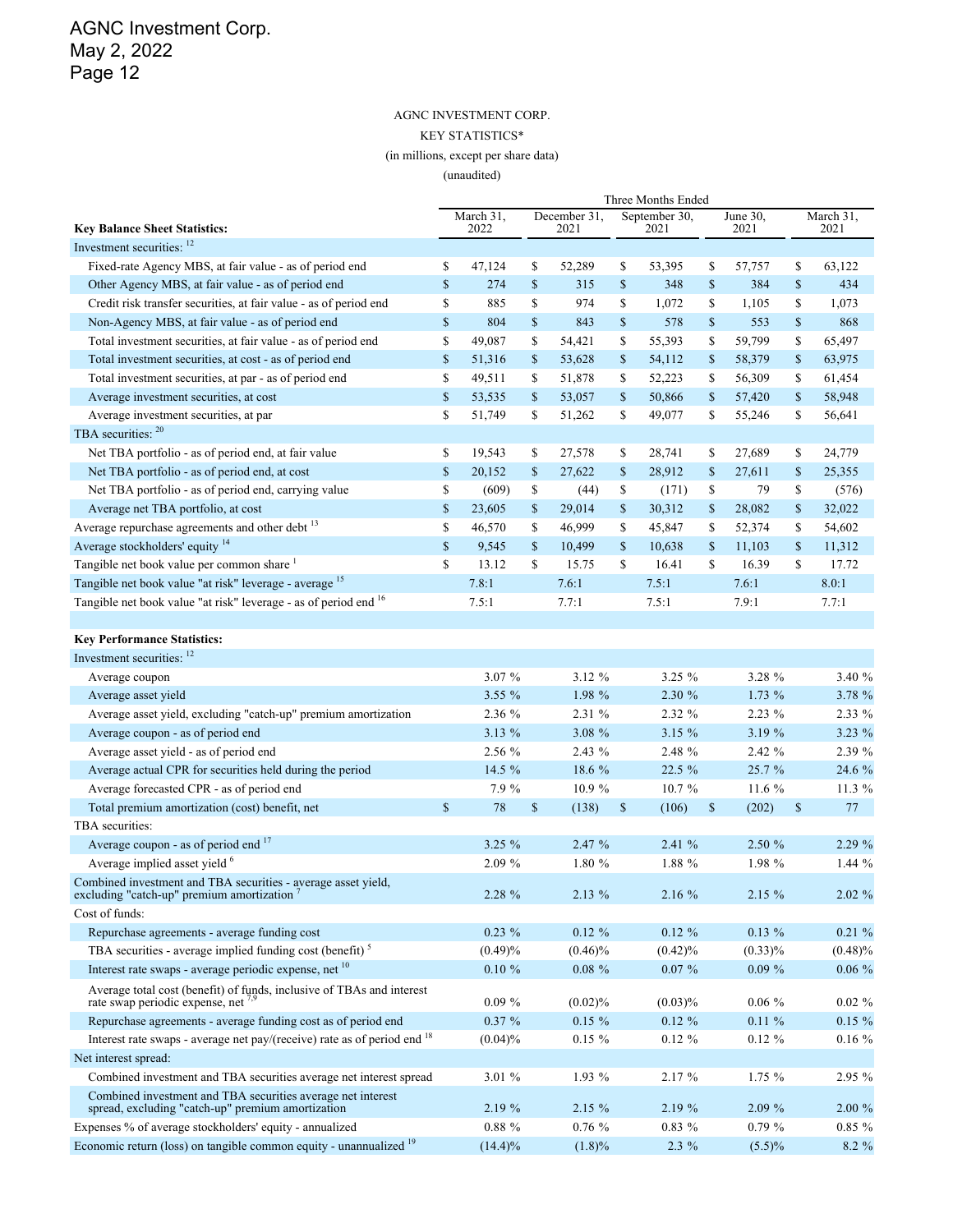\*Except as noted below, average numbers for each period are weighted based on days on the Company's books and records. All percentages are annualized, unless otherwise noted.

Numbers in financial tables may not total due to rounding.

- 1. Tangible net book value per common share excludes preferred stock liquidation preference and goodwill.
- 2. Table includes non-GAAP financial measures and/or amounts derived from non-GAAP measures. Refer to "Use of Non-GAAP Financial Information" for additional discussion of non-GAAP financial measures.
- 3. Amount reported in gain (loss) on derivatives instruments and other securities, net in the accompanying consolidated statements of operations.
- 4. Dollar roll income represents the price differential, or "price drop," between the TBA price for current month settlement versus the TBA price for forward month settlement. Amount includes dollar roll income (loss) on long and short TBA securities. Amount excludes TBA mark-to-market adjustments.
- 5. The implied funding cost/benefit of TBA dollar roll transactions is determined using the "price drop" (Note 4) and market based assumptions regarding the "cheapest-to-deliver" collateral that can be delivered to satisfy the TBA contract, such as the anticipated collateral's weighted average coupon, weighted average maturity and projected 1-month CPR. The average implied funding cost/benefit for all TBA transactions is weighted based on the Company's daily average TBA balance outstanding for the period.
- 6. The average implied asset yield for TBA dollar roll transactions is extrapolated by adding the average TBA implied funding cost (Note 5) to the net dollar roll yield. The net dollar roll yield is calculated by dividing dollar roll income (Note 4) by the average net TBA balance (cost basis) outstanding for the period.
- 7. Amount calculated on a weighted average basis based on average balances outstanding during the period and their respective asset yield/funding cost.
- 8. Represents periodic interest rate swap settlements. Amount excludes interest rate swap termination fees and mark-to-market adjustments.
- 9. Cost of funds excludes other supplemental hedges used to hedge a portion of the Company's interest rate risk (such as swaptions and U.S. Treasury positions) and U.S. Treasury repurchase agreements.
- 10. Represents interest rate swap periodic cost measured as a percent of total mortgage funding (Agency repurchase agreements, other debt and net TBA securities).
- 11. "Catch-up" premium amortization cost/benefit is reported in interest income on the accompanying consolidated statements of operations.
- 12. Investment securities include Agency MBS, CRT and non-Agency securities. Amounts exclude TBA and forward settling securities.
- 13. Average repurchase agreements and other debt excludes U.S. Treasury repurchase agreements.
- 14. Average stockholders' equity calculated as the average month-ended stockholders' equity during the quarter.
- 15. Average tangible net book value "at risk" leverage during the period was calculated by dividing the sum of the daily weighted average Agency repurchase agreements, other debt, and TBA and forward settling securities (at cost) outstanding for the period by the sum of average stockholders' equity adjusted to exclude goodwill. Leverage excludes U.S. Treasury repurchase agreements.
- 16. Tangible net book value "at risk" leverage as of period end was calculated by dividing the sum of the amount outstanding under repurchase agreements, other debt, net TBA position and forward settling securities (at cost), and net receivable / payable for unsettled investment securities outstanding by the sum of total stockholders' equity adjusted to exclude goodwill. Leverage excludes U.S. Treasury repurchase agreements.
- 17. Average TBA coupon is for the long TBA position only.
- 18. Includes forward starting swaps not yet in effect as of reported period-end.
- 19. Economic return (loss) on tangible common equity represents the sum of the change in tangible net book value per common share and dividends declared on common stock during the period over the beginning tangible net book value per common share.
- 20. Includes net TBA dollar roll position and, if applicable, forward settling securities.

### **STOCKHOLDER CALL**

AGNC invites stockholders, prospective stockholders and analysts to attend the AGNC stockholder call on May 3, 2022 at 8:30 am ET. Interested persons who do not plan on asking a question and have internet access are encouraged to utilize the free webcast at www.AGNC.com. Those who plan on participating in the Q&A or do not have internet available may access the call by dialing (877) 300-5922 (U.S. domestic) or (412) 902-6621 (international). Please advise the operator you are dialing in for the AGNC Investment Corp. stockholder call.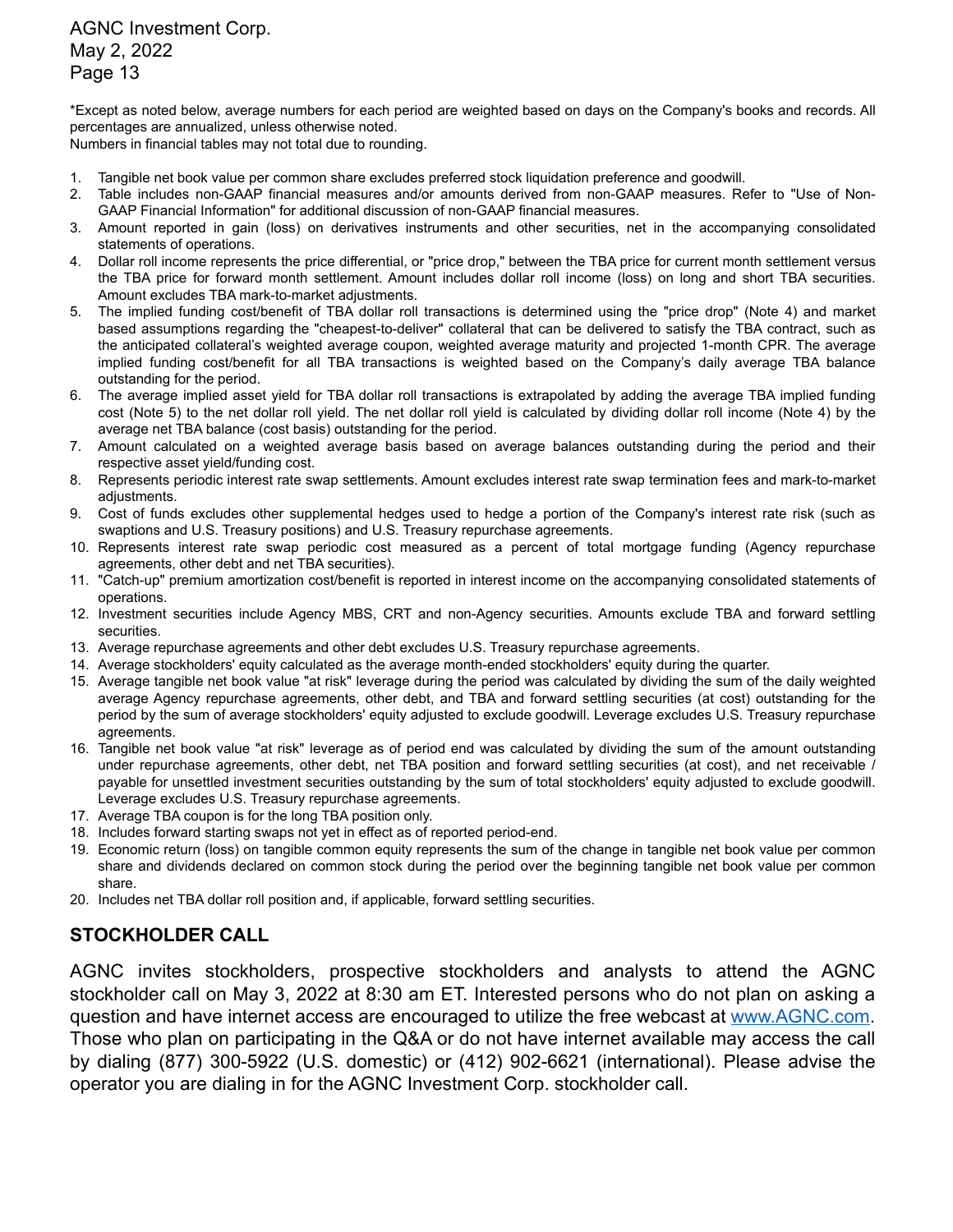A slide presentation will accompany the call and will be available at www.AGNC.com. Select the Q1 2022 Earnings Presentation link to download and print the presentation in advance of the stockholder call.

An archived audio of the stockholder call combined with the slide presentation will be available on the AGNC website after the call on May 3, 2022. In addition, there will be a phone recording available one hour after the call on May 3, 2022 through May 10, 2022. Those who are interested in hearing the recording of the presentation, can access it by dialing (877) 344-7529 (U.S. domestic) or (412) 317-0088 (international), passcode 9845693**.**

For further information, please contact Investor Relations at (301) 968-9300 or IR@AGNC.com.

# **ABOUT AGNC INVESTMENT CORP.**

AGNC Investment Corp. is an internally-managed real estate investment trust ("REIT") that invests primarily in residential mortgage-backed securities for which the principal and interest payments are guaranteed by a U.S. Government-sponsored enterprise or a U.S. Government agency. For further information, please refer to www.AGNC.com.

# **FORWARD LOOKING STATEMENTS**

This press release contains forward-looking statements within the meaning of the Private Securities Litigation Reform Act. Forward-looking statements are based on estimates, projections, beliefs and assumptions of management of the Company at the time of such statements and are not guarantees of future performance. Forward-looking statements involve risks and uncertainties in predicting future results and conditions. Actual results could differ materially from those projected in these forward-looking statements or from our historic performance due to a variety of important factors, including, without limitation, changes in interest rates, changes in MBS spreads to benchmark interest rates, changes in the yield curve, changes in prepayment rates, the availability and terms of financing, changes in the market value of the Company's assets, general economic or market conditions, and conditions in the market for Agency securities, any of which may be materially impacted by changes in the Federal Reserve's bond buying program, approaches to address the size of its bond portfolio or its monetary policy, and legislative and regulatory changes that could adversely affect the business of the Company. Certain factors that could cause actual results to differ materially from those contained in the forward-looking statements, are included in the Company's periodic reports filed with the Securities and Exchange Commission ("SEC"). Copies are available on the SEC's website, www.sec.gov. The Company disclaims any obligation to update or revise any forward-looking statements based on the occurrence of future events, the receipt of new information, or otherwise.

## **USE OF NON-GAAP FINANCIAL INFORMATION**

In addition to the results presented in accordance with GAAP, the Company's results of operations discussed in this release include certain non-GAAP financial information, including "net spread and dollar roll income," "net spread and dollar roll income, excluding 'catch-up' premium amortization," "economic interest income" and "economic interest expense" (both components of "net spread and dollar roll income"), "estimated taxable income" and the related per common share measures and certain financial metrics derived from such non-GAAP information, such as "cost of funds" and "net interest spread."